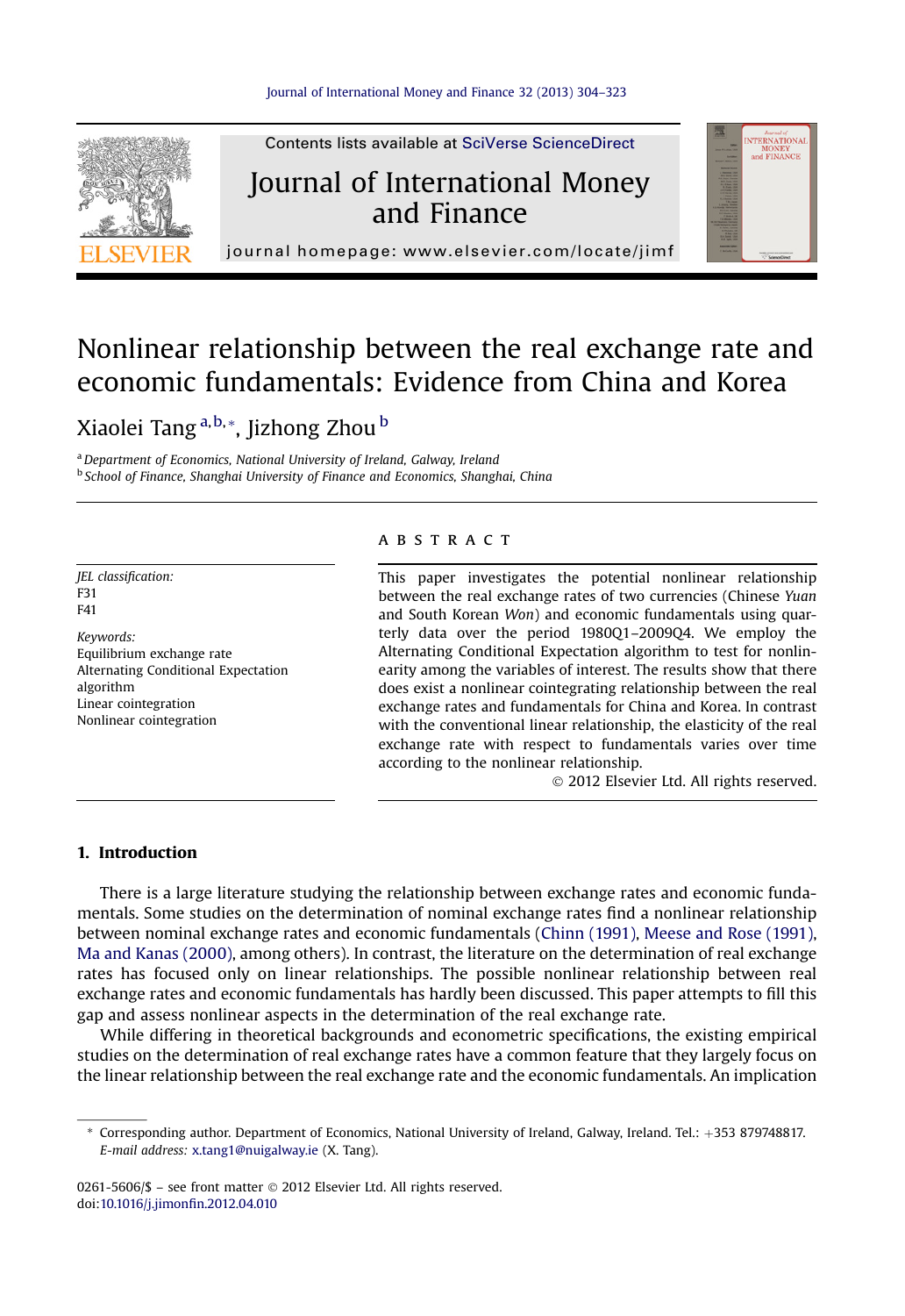of a linear model is that, no matter how the variable varies in its value, the elasticity of the real exchange rate with respect to the explanatory variable in question is constant.<sup>1</sup> This is at odds with the conventional wisdom that the marginal contribution of an economic factor, or the marginal utility associated therewith, tends to diminish.

Given this unsatisfactory implication of the linear analyses, this paper attempts to investigate the nonlinear relationship between the real exchange rate and economic fundamentals. However, one practical difficulty we face is that, in contrast to linear analyses where the functional form is known  $ex$ ante, the exact functional form of a nonlinear relationship and its parameterization are unknown, and there can be potentially many nonlinear functional forms as suitable candidates. To address this difficulty, we apply the Alternating Conditional Expectation (ACE) algorithm to explore the nonlinear relationship between real exchange rates of the Chinese Yuan (CNY) and Korean Won (KRW) and economic fundamentals.2 As we will see later on, the ACE algorithm conducts a nonparametric and nonlinear transformation of a variable to make it suitable for linear regression analysis. As shown by [Wang and Murphy \(2004\)](#page--1-0), the advantage of ACE is its ability to correctly reveal a nonlinear relationship if it does exist between variables in question and to improve the model fit considerably compared with the conventional linear model.

Attracted by its flexibility and wide application, we use the behavioural approach to specify an empirical model for the determination of the real exchange rate. The selection of the variables used as proxies for economic fundamentals is based mainly on [Montiel \(1999\),](#page--1-0) which is a synthesis of several equilibrium real exchange rate models. Specifically, the economic fundamentals chosen include productivity growth, terms of trade, net foreign assets, economic openness, and government expenditure. We find that for China and Korea the relationship between the real exchange rate and economic fundamentals is indeed highly nonlinear with rich and complex implications for policy making.

The remainder of this paper is organized as follows. Section 2 introduces the ACE algorithm and discusses nonlinear cointegration. Section [3](#page--1-0) explains the empirical framework, the econometric methodology, and the variables used in the empirical analysis. Section [4](#page--1-0) presents the empirical results and discusses their implications. Section [5](#page--1-0) concludes.

#### 2. The ACE algorithm and nonlinear cointegration

#### 2.1. The ACE algorithm

The ACE algorithm, developed by [Breiman and Friedman \(1985\),](#page--1-0) is a method for estimating optimal transformations for multiple regressions that maximizes the coefficient of multiple correlations,  $R^2$ . Because the optimal transformations produced by the ACE algorithm are usually nonlinear, we can uncover the nonlinearity present in the data-generating process.

Generally speaking, a linear regression model for a response variable,  $y$ , and  $k$  independent variables,  $x_1, x_2, ..., x_k$ , takes the following form<sup>3</sup>:

$$
y_t = \sum_{i=1}^k \beta_i x_{it} + \varepsilon_t \tag{1}
$$

where  $\beta_i$  (i = 1,2,...,k) are the regression coefficients to be estimated, and  $\varepsilon_t$  is an error term. An ACE regression model based on Eq. (1) can be written as

$$
f(y_t) = \sum_{i=1}^k g_i(x_{it}) + e_t \tag{2}
$$

where f is a function of the dependent variable y, and  $g_i$  is function of the independent variables  $x_i$  ( $i=1,2,...,k$ ).

 $<sup>1</sup>$  Because the empirical studies typically express the variables in logarithms, the linear regression coefficients are equivalent</sup> to the estimated elasticity values.

<sup>&</sup>lt;sup>2</sup> The original version of this paper only studied CNY, one referee insightfully advises us to extend the study to include another freely traded currency.

<sup>&</sup>lt;sup>3</sup> The independent variables may include a constant term.